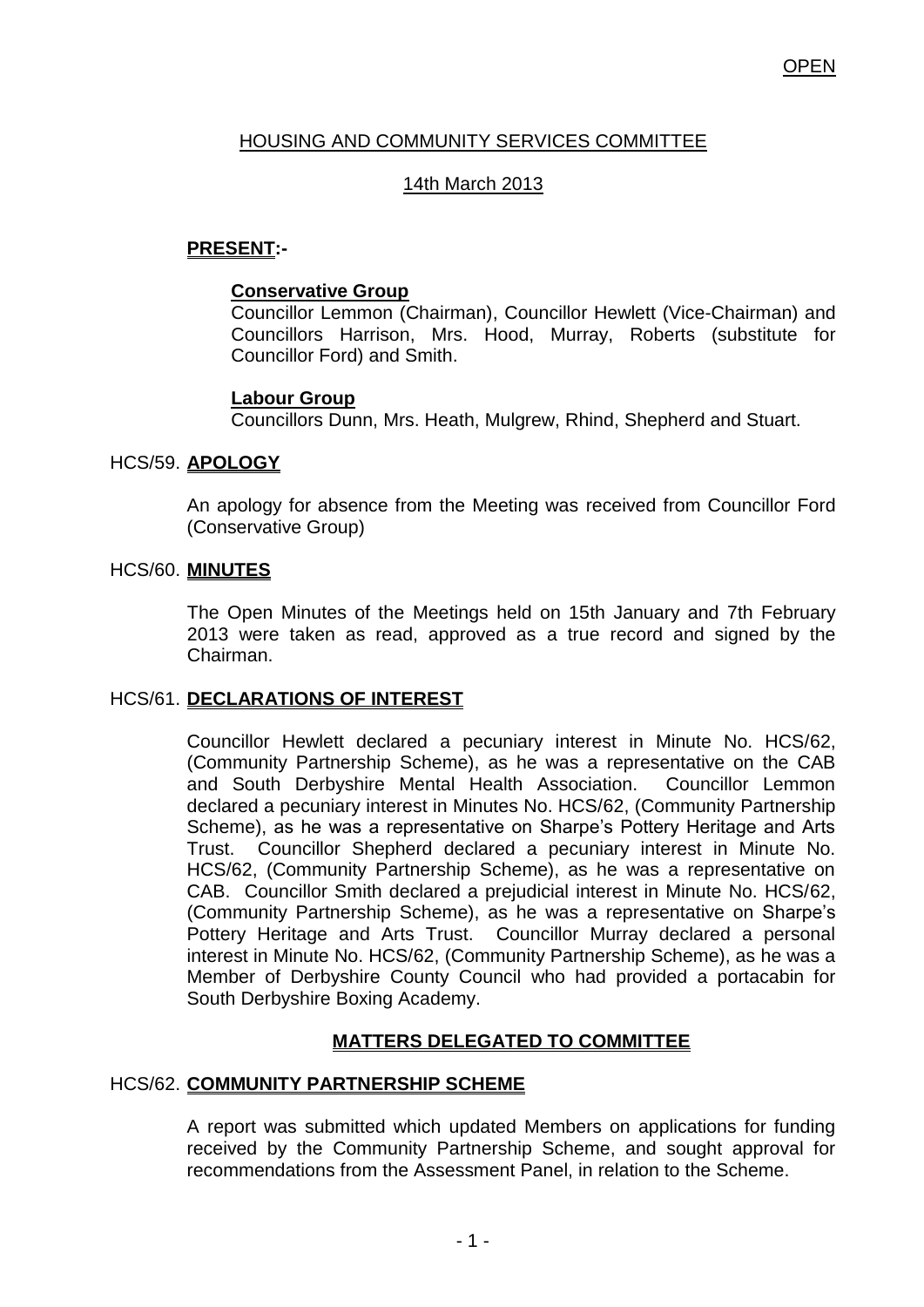The Community Partnership Scheme offered capital grants of up to £25,000 to projects brought forward from the voluntary and community sector. The scheme previously had an annual budget of between £50,000 and £150,000 since it reintroduction in 2002/3. However, there was currently no annual budget, and the scheme was operating this year through scheme or project under-spend, and from situations where grants had been allocated but projects had not managed to progress and awards had been taken back into the scheme. The remaining total budget stood at £42,300. The Community Partnership Scheme was also identified as the mechanism to distribute £100,000 of revenue funding that was identified through the Scrutiny review of voluntary sector spending.

A panel which comprised of 5 Members, with advice from the Community Partnerships Officer, assessed projects against set criteria and then made recommendations about grant distribution to this Committee. Full details of all applications that had been received and considered for both capital and revenue funding were included within the report.

It was reported that an amendment should be made to paragraph 4.5, to read "the following applications were received and considered for revenue funding".

Members thanked both the Community Partnerships Officer and also the scoring panel for their work in assessing these projects. The work of the Scrutiny Committee was also recognised in identifying the revenue funding.

### *RESOLVED:-*

*(1) That following the recommendations of the Community Partnership Scheme Assessment Panel, grants be awarded as follows:*

## *Capital Grants*

- *£4,000 to The South Derbyshire Forum (also known as the 50+ Forum) – Grant towards the capital costs of setting up a meals project supporting older people leaving hospital. This grant would be conditional upon the organisation securing matched capital and revenue funding to enable the project.*
- *£5,313 to SD Mental Health Association – Grant towards the costs associated with fitting out new premises. The groups are moving from Bank House to a unit that has been developed specifically for them at the Sharpes complex.*
- *£2,330 to SD CAB. – Grant to enable the organisation to develop a garage into additional office space, which in turn will allow the organisation to develop additional services for South Derbyshire.*
- *£11,000 to Etwall Scouts. – Grant to complete a funding package that will allow the organisation to fully refit their building bringing it up to modern standards. As well as making the building more sustainable it will enable it to be used by several new groups, to address issues highlighted in the Etwall Parish Plan.*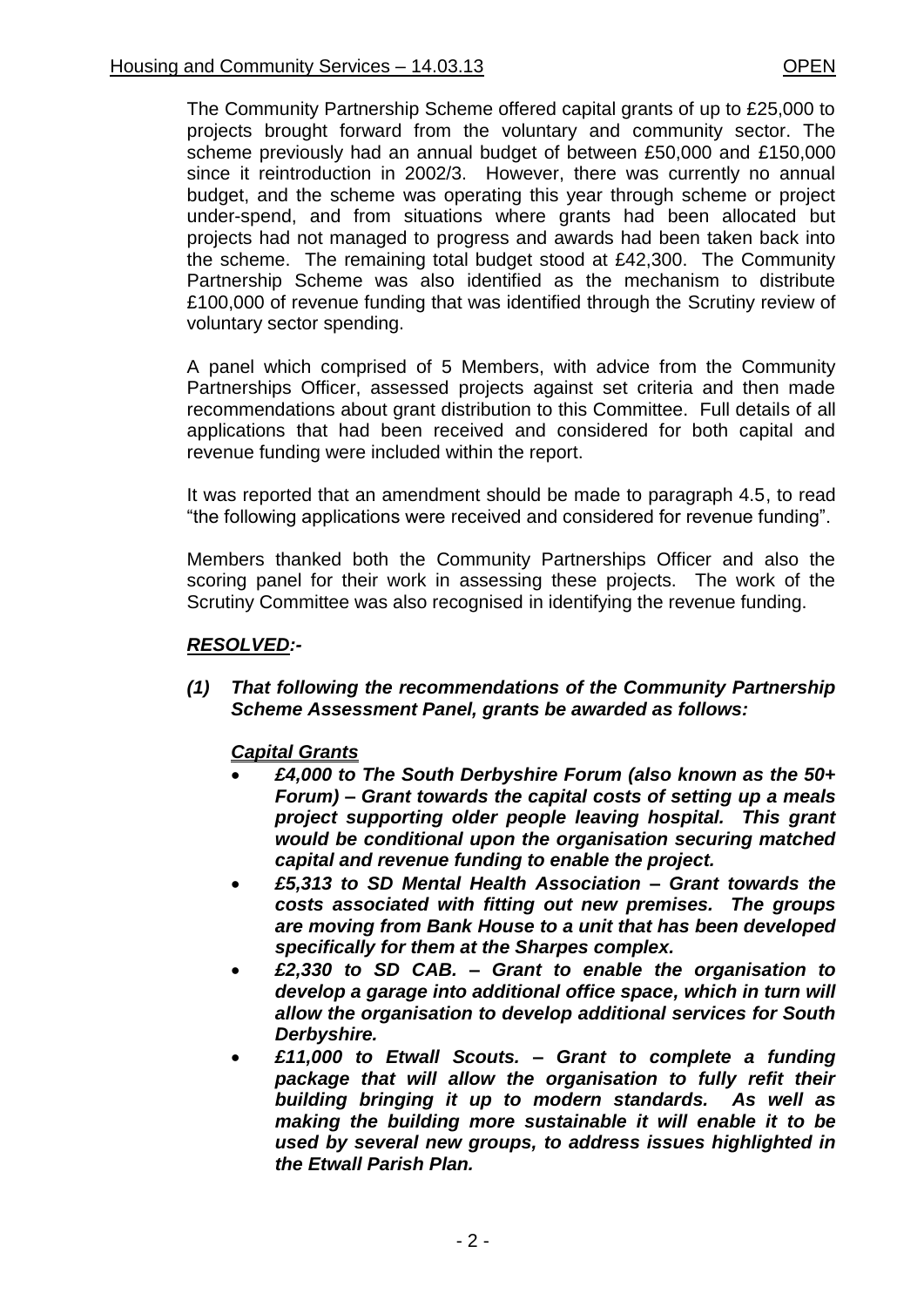- *£1,278 to Melbourne Community Centre – grant to contribute to the installation of acoustic panels in the main hall to improve acoustics generally, but especially for the spoken word.*
- *£10,000 to Recreation in Aston. – RIA are leading a partnership of organisations in Aston that are improving play and recreation facilities in the village. The grant is recommended specifically to act as matched funding to support funding bids for Landfill Community monies. If successful this will help them to secure a further £90,000 towards the completion of the project.*
- *£4,000 to Swadlincote Boxing Academy – Grant to support a new club move to a building that has been donated by Derbyshire County Council in Swadlincote, to establish training premises.*
- *£4,250 to Sharpes Pottery Museum – Grant to support the installation of an electric kiln to allow the development of additional services within the museum site.*

## *Revenue Grants*

- *£20,000 to Next Step – Grant towards core costs to allow the organisation time to restructure and reduce running costs as well as securing additional funds to develop sustainability.*
- *£10,000 to Shout – Grant to support the development of activities for families with disabled children. Looking to develop activities for the whole family, especially siblings, who often become isolated.*
- *£10,000 to Shout Out – Grant to provide 2 years funding to develop this self-help group for young adults with learning / physical disabilities*
- *£20,000 to SD Mental Health Association – The organisation has identified that the physical health of those suffering with mental ill-health is often overlooked. This funding will support the development of a range of physical activities for all, that will develop new services and help service users to integrate and make use of main stream provision.*
- *£18,347 to SD CVS – Grant to develop an accreditation centre in South Derbyshire that will support the development of an increased training programme within the voluntary sector.*
- *£5,053 to Melbourne Arts – Grant to provide seed funding to set up a package of events that can be delivered across a range of alternative venues across South Derbyshire.*
- *£8,300 to Old Post Regeneration Centre – Grant towards core costs to allow the organisation time to restructure and reduce running costs, as well as securing additional funds to develop sustainability.*
- *£8,300 to SD CAB – Grant to set-up a Gateway Assessment Centre. The grant will support the management and training of volunteers to run the ongoing project.*
- *(2) That the progress of the Community Partnership Scheme be noted.*